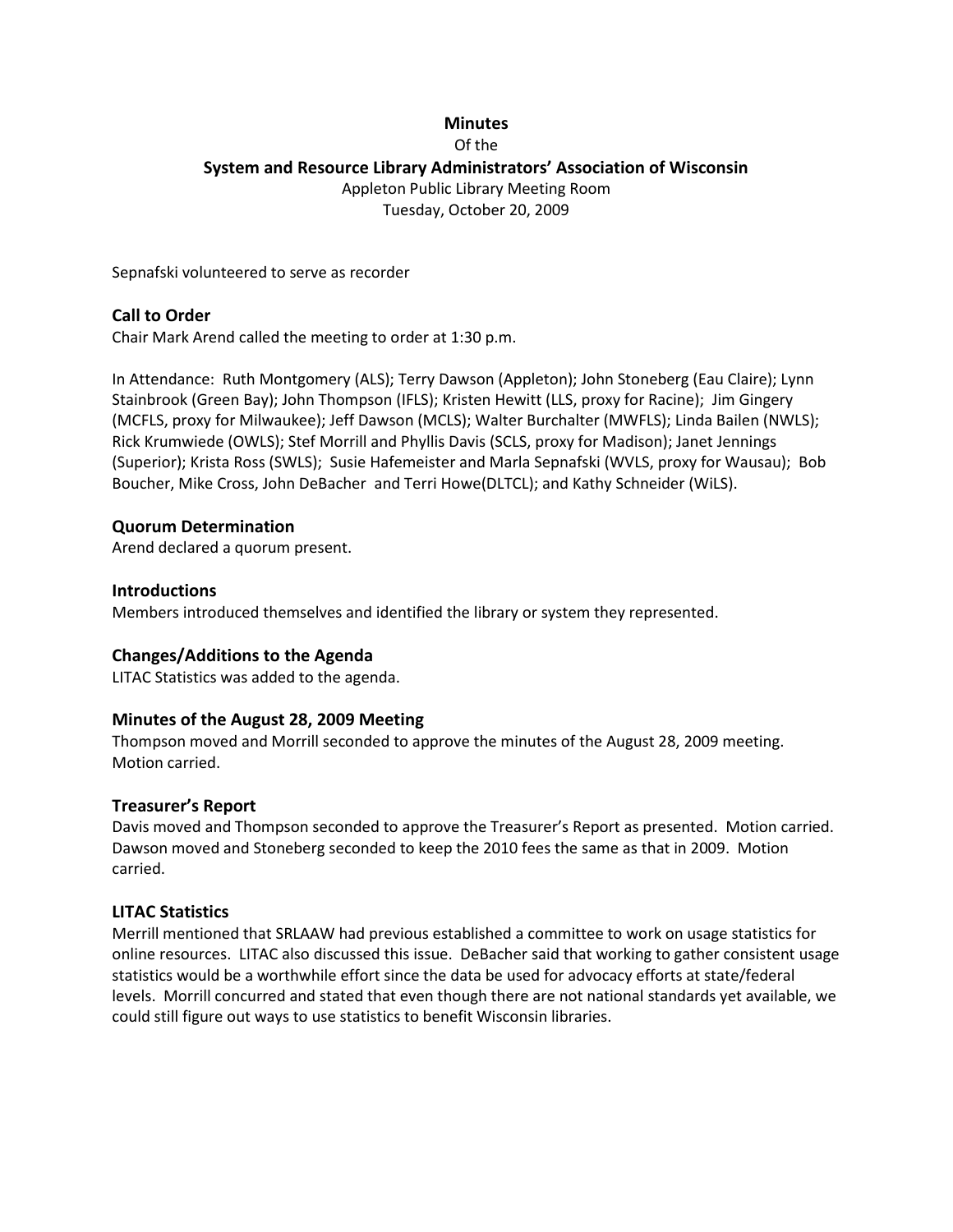## **Election of 2010 Chair**

Arend asked for a volunteer to chair SRLAAW in 2010. There being no new nominations, a discussion about the great job Arend did in 2009 followed. Davis moved and Stoneberg seconded to elect Arend as the 2010 SRLAAW Chair and to close the nomination. Motion carried.

## **Update on "PCs for Libraries" Gates Grant**

Bocher mentioned that participating libraries must complete the ALA Funding and Technology Access survey by November  $6<sup>th</sup>$ . Libraries were warned that if they didn't complete the survey they would not receive PC funding.

## **Update on DOA BadgertNet Broadband Grant / Possible Application for the Next Round**

Bocher indicated that broadband language in the ARRA grant allows States to have some input in the grant review process. As a result, the Governor received approximately 80 applications to review. While the Broadband Grant was included in the Governor's letter to the NTIA, the list of recommended projects to fund was not prioritized. Given that the grant didn't receive the Governor's endorsement, and that there were so many dollars requested (for every \$7 requested, only \$1 is available), Boucher is not optimistic that the Broadband Grant will make it through the funding process.

DOA said that if the proposal isn't funded in the first round that it should be resubmitted in the second round. However funding in the second round isn't very encouraging because universities also were encouraged to apply in the second round. More information about Broadband Grant funding should be available in late November.

Bocher announced that DOA has extra funding in the TEACH budget and encouraged libraries/systems experiencing broadband issues to apply for increased bandwidth sooner rather than later as there are a number of schools waiting for increased bandwidth/TEACH funding as well.

Also, Bocher mentioned that DLTCL would like to use second round stimulus funds in the Public Computer Center category to increase the number of PCs and enhance Internet accessibility in public libraries. And, they were hoping to receive the 20% match required by the grant from the Gates Foundation. He expects to know whether or not the Gates Foundation will provide the 20% match by the end of the week.

DeBacher mentioned that a vendor that may be better able to handle the annual report form than the previous vendor is being investigated. DLTCL is reviewing products that are stable and reliable, good at edit checks, hosting data, sorting data and able to do state/national comparisons.

Training on the new product will likely occur in January via webinars, online training and maybe face-toface opportunities.

Also, DeBacher encouraged systems to be proactive in tracking MOE efforts and reminded all that catching an issue early, before the budget is passed, is much easier to resolve than learning about a MOE issue after the budget is passed.

Cross announced that Al Zimmerman is back at DLTCL as a part-time (about 10 hours/week) employee doing financial tracking for LSTA and other federal reports.